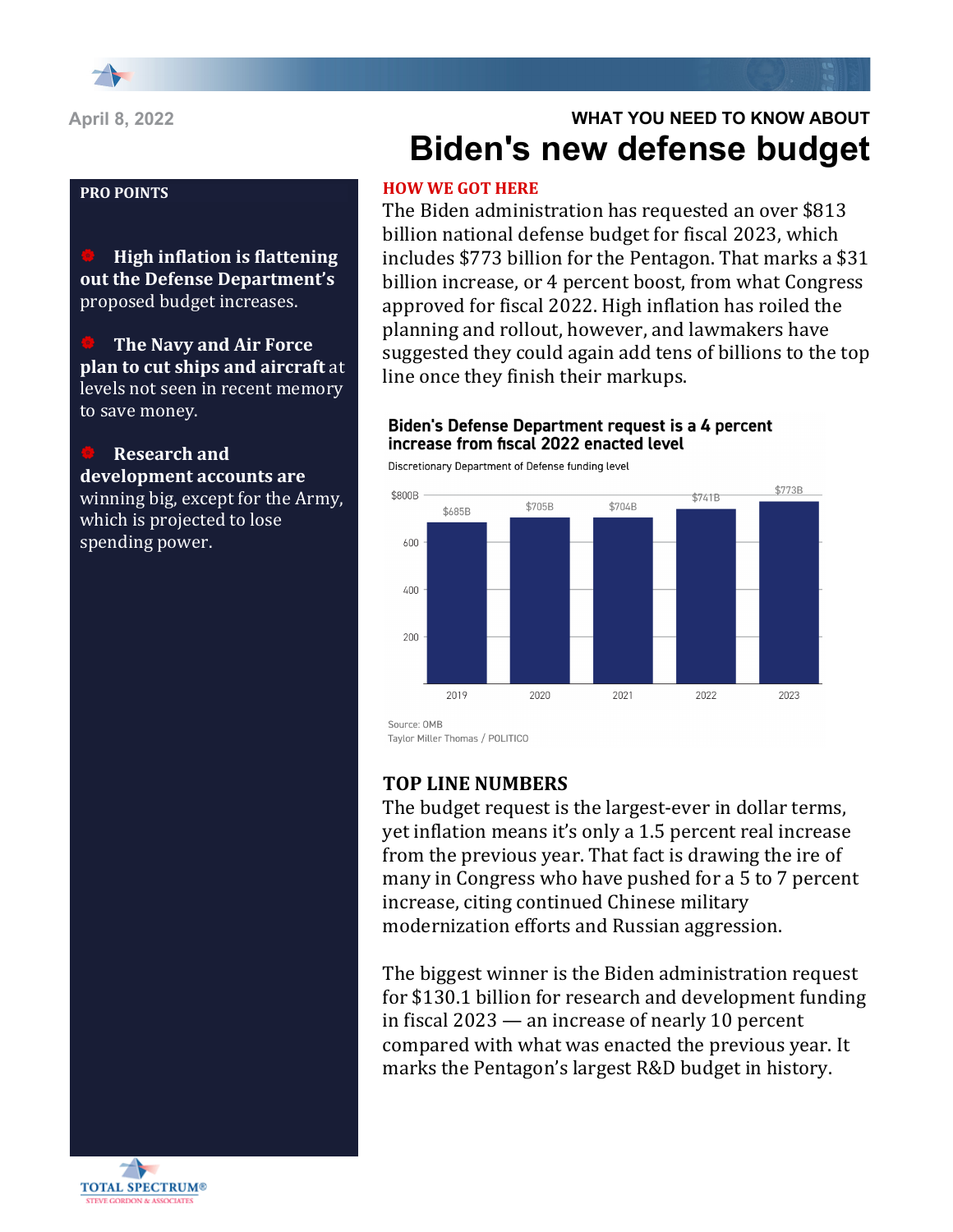

# **INFLATION**

The spike in inflation over the past year has complicated matters for Pentagon budget builders, and the nation's top uniformed officer told Congress on April 5 that DoD used an outdated inflation number to set their spending request.

Joint Chiefs Chair Gen. Mark Milley told the House Armed Services Committee that the budget assumes an inflation rate of 2.2. percent, "which is obviously incorrect because it's almost 8 percent. And it might go up, it might go down," Milley said. "But it's clearly higher than what the assumption was in this budget."

# **NAVY AND MARINE CORPS**

The Navy's \$230.8 billion request includes nine ships, even as it plans to retire 24 other ships, including cruisers, littoral combat ships, Los Angeles-class submarines and several oilers and support ships. The service is asking for 96 aircraft, but will add fewer carriervariant  $F-35C$  fighters than last year and no  $F/A-18$  Super Hornets. Those requests likely won't go over well on Capitol Hill, where lawmakers in previous years have added ships to the Navy's requests.



For instance, the Navy asked for eight ships in 2022. Congress approved 13 in the hope of moving the Navy to a larger fleet. The retirements requested this year would mean that the size of the fleet will actually shrink in the near term, moving further away from its 355-ship goal.

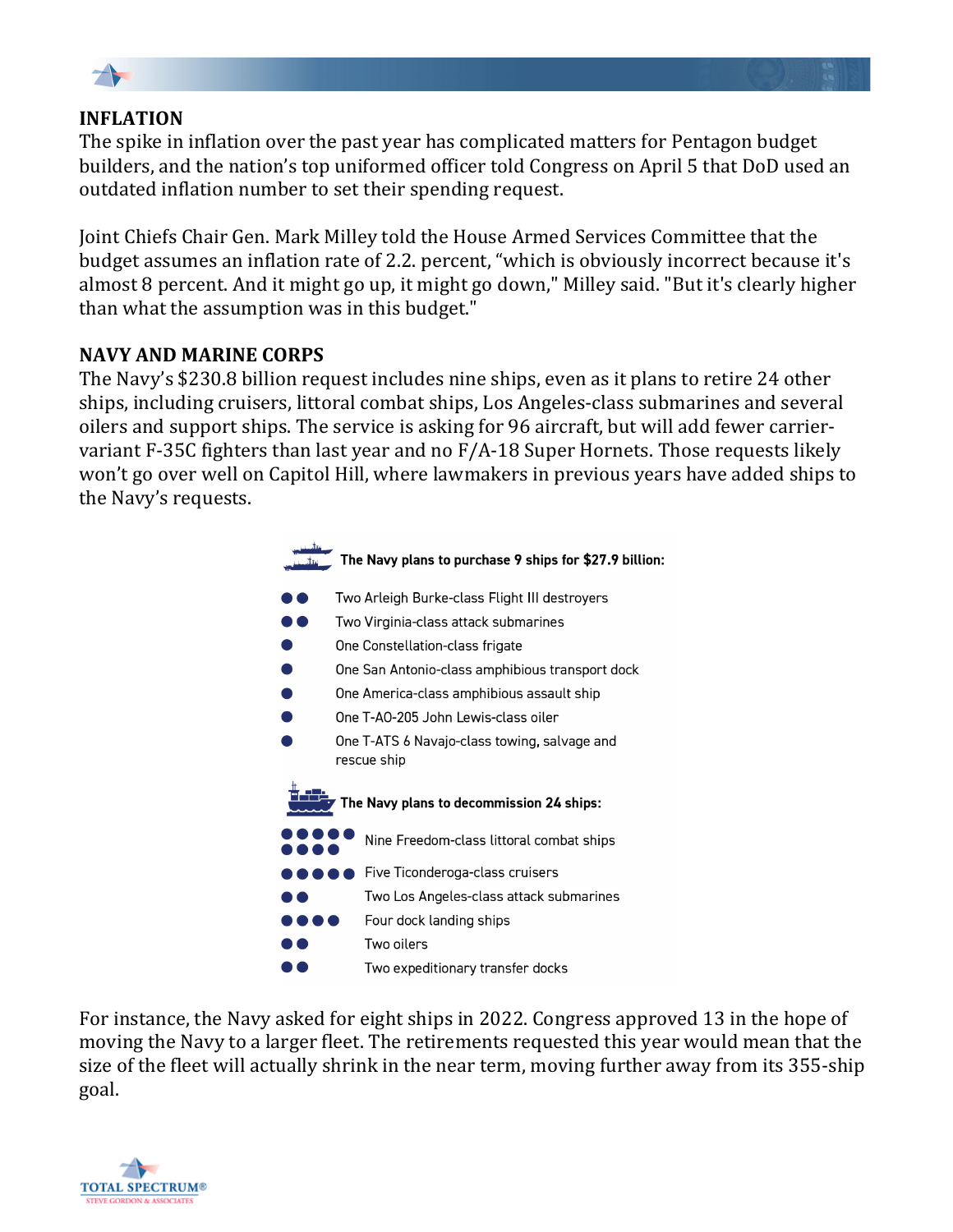

There's another internal drama afoot, however. The Marine Corps is pushing back against the Navy's plans to stop building San Antonio-class amphibious ships after the 16th ship is funded in the fiscal 2023 budget, drastically slashing the size of the class from the originally planned 31 ships. The smaller buy, along with the pending retirements of several current amphibs, would bring the amphibious inventory down to 25 ships in the next five years.

The Navy also delayed funding for the Light Amphibious Warship program by two years. The LAW is a small ship the Corps wants to be able to move troops and equipment around the Pacific quickly, but punting funding until 2025 could doom the project.

# **AIR FORCE**

The Air Force is requesting \$234.1 billion, a hike from the \$182 billion approved by Congress in 2022. Yet the service is also looking to cut scores of aircraft, including 100 MQ-9 drones, 50 T-1 trainers, 33 F-22 stealth fighters, 22 A-10 attack planes, 15 AWACS aircraft, 13 KC-135 refueling aircraft and eight JSTARS surveillance planes.



The service also wants to purchase 33 F-35A jets and 24 F-15EX fighters while investing in a new sensor suite for its existing F-22s. On the missile side, plans call for maxing out the production capability for the JASSM-ER air-launched cruise missile and buying 4,200 JDAM kits that can turn "dumb" bombs into guided munitions. The much-anticipated B-21 bomber is fully funded in the fiscal 2023 request, part of the \$9 billion increase in research and development funding. That account also bankrolls continuing work on the Ground Based Strategic Deterrent ICBM replacement, the Next Generation Air Dominance program  $-$  the service's sixth-generation fighter  $-$  and other efforts.

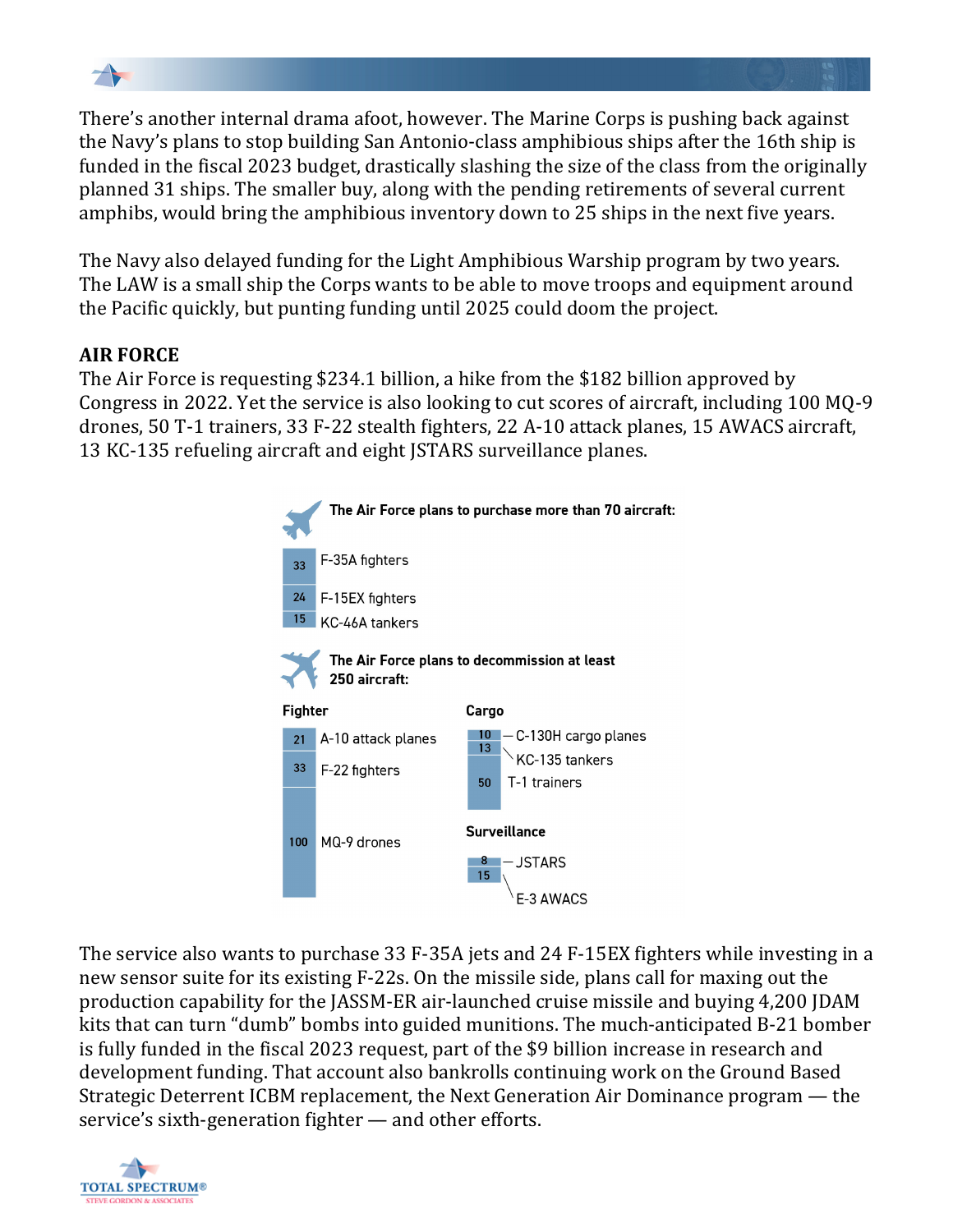

### **SPACE FORCE**

The Space Force's \$24.5 billion request focuses on the new service's highest priorities, including introducing new missile-tracking satellites and hardening satellites and ground systems against cyberattacks. A big chunk of that  $-$  \$15.8 billion  $-$  will come in research and development funding, a more than \$4 billion increase from the level enacted this year.

### **ARMY**

The Army's request inches up to \$177.5 billion, compared to the \$174.7 billion lawmakers approved for the current year. Unlike the other services, the Army's procurement and research and development budgets are actually slated to contract by more than 6 percent in 2023. Overall, Army procurement is slated to receive \$21.3 billion, down from \$22.8 billion enacted in 2022, while the \$13.7 billion research and development request is down from the current \$14.5 billion.

# **NUCLEAR / MISSILE DEFENSE**

The White House has requested \$34.4 billion for nuclear modernization, \$24.7 billion for missile defense programs, and another \$27.6 billion for space missile warning, missile tracking and space-launch efforts. That money is split between several of the services, including the Space Force and the separate Space Development Agency, which is supposed to be folded into the service by October, as well as the Air Force and Navy.

#### **WHAT'S NEXT**

Lawmakers have already signaled that they're ready for a fight. Republicans — and even some Democrats  $-$  are noting that inflation is eating away at real-dollar increases in the request and are calling for an increase that's 5 percent above the rate of inflation. There's also bipartisan anger over the decision to decommission 24 ships, including some that are brand new, and lawmakers note that such a move only delays the service from reaching its goal of 355 ships. Expect similar fights over retiring Air Force planes.

The overall top line is likely to go up once Congress has settled on its version. Some Democrats have signaled that they're likely to go along with Republicans who want to increase the budget beyond Biden's request, citing threats from Russia and high inflation. Last year, progressive lawmakers voted against the higher budget, forcing centrist Democrats to work with Republicans in the name of getting the spending plan across the finish line. Expect that dynamic to play out again this year and for the ultimate top line to go well beyond \$813 billion.